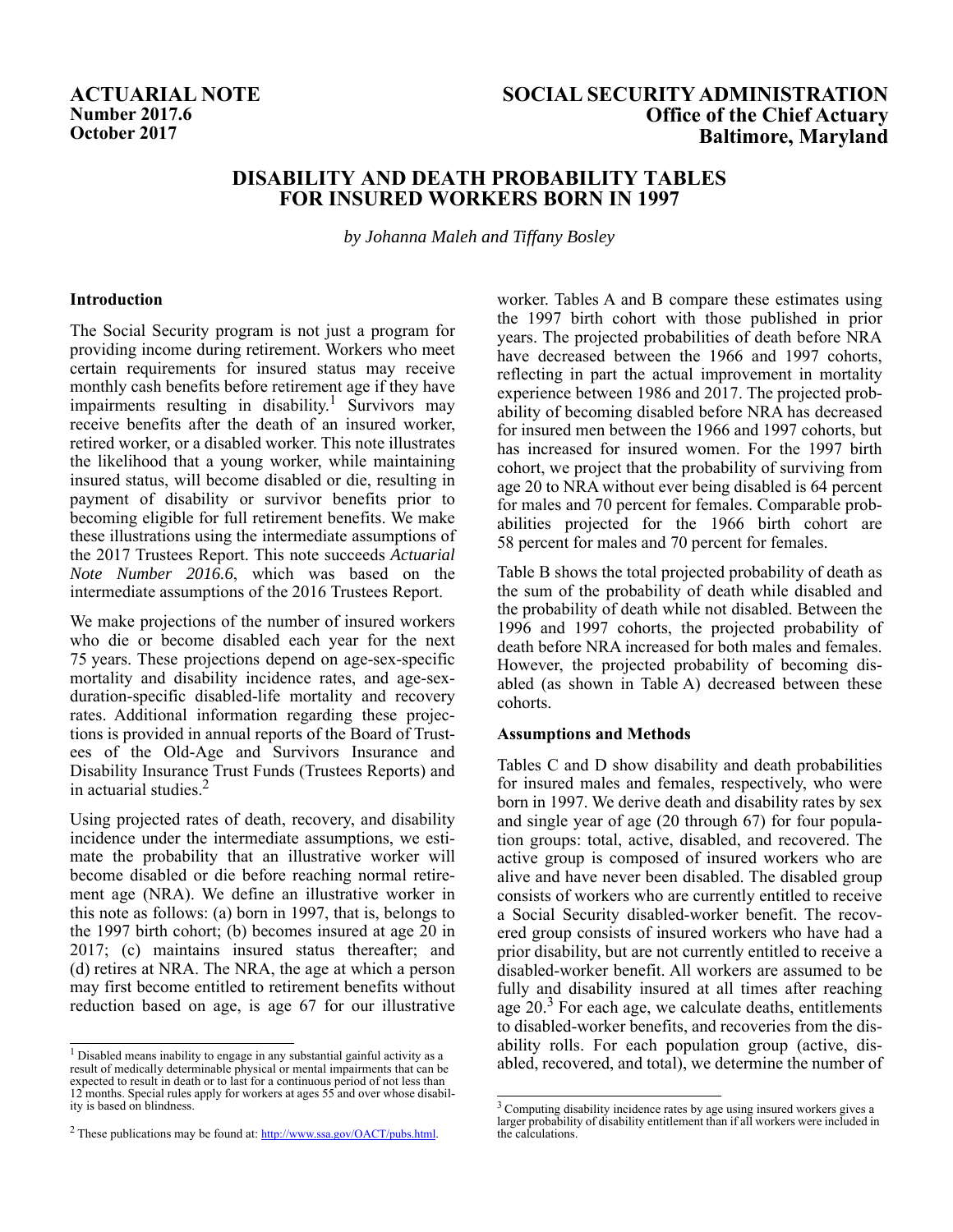persons alive at the beginning of the next year by adding or subtracting the relevant components of change to the number of persons alive at the beginning of the year.

For those born in 1997, we develop cohort insured life tables for each sex, from age 20 to age 67. To calculate total deaths for the insured population, we apply the age-sex-specific mortality rates of the general population to the total population at the beginning of the year.<sup>4</sup>

We calculate deaths for the disabled population by applying age-sex-duration-specific<sup>5</sup> mortality rates to the disabled population at the beginning of the year. We assume that newly entitled disabled-worker beneficiaries, that is, those in duration 0, are exposed for half a year, because on average they become entitled at midyear. We calculate deaths for those who have recovered from disability ("recovered deaths") by applying the age-sex-specific mortality rates of the general population to the recovered population at the beginning of the year, with adjustments. To make these adjustments, we add half of the newly recovered population and subtract half of those newly disabled from the recovered population. Active deaths are the residual: we subtract the disabled deaths and recovered deaths from the total population deaths.

We develop cohort disability incidence rates for each sex, from age 20 to age 67, for those born in 1997. To calculate the number of new disabled-worker beneficiaries, we apply the age-sex-specific incidence rates to the active and recovered populations at the beginning of the year.

Finally, we develop rates of recovery from disability for each sex, from age 20 to age 67, for those born in 1997. To calculate the number of recoveries from the disabled population, we apply age-sex-duration-specific<sup>5</sup> recovery rates to the beginning of the year disabled popula-

tion. We assume that newly entitled disabled-worker beneficiaries (in duration 0) are exposed for half a year.

### **Results**

Table C provides tabulations which allow for the computation of various probabilities of survival, death, and disability for insured males born in 1997. Table D provides the same information for insured females born in 1997. For example, the probability that an insured female, age 25 in 2022, will survive to age 60 without ever becoming disabled is 79 percent. To get this result, we divide the number of active lives at age 60 (778,419) by the number of active lives at age 25 (990,671).

Table E uses the tabulations in tables C and D to derive various probabilities of disability, death, and survival for insured males and females born in 1997. We calculate the probability of survival without disability from age 20 to age *x* by dividing the active insured population at the beginning of the year at age *x* by the active insured population at the beginning of the year at age 20. The probability of dying or becoming disabled after age 20 and before age *x* is calculated as the complement, that is, 1 minus the probability of surviving without disability from age 20 to age *x*. For example, we project that an insured male worker who attained age 20 in 2017 has a 64 percent chance of surviving to age 67 without ever becoming disabled and a 36 percent chance of either dying or becoming disabled prior to age 67.

Table E also includes probabilities of an insured worker becoming disabled and of an insured worker dying while never disabled. These probabilities are shown from age 20 to age *x.* We calculate these values by dividing the total newly disabled and the total deaths from the active insured population from age 20 to age *x,* respectively, by the active insured population alive at the beginning of the year of attaining age 20. For example, we project that an insured female worker who attained age 20 in 2017 has a 19 percent chance of becoming disabled between age 20 and age 60. In addition, the probability that she will die between age 20 and age 60 without ever receiving Social Security disability benefits is only 3 percent.

<sup>4</sup> Using general population mortality rates may slightly overstate death rates For the insured population because the group excluded, the uninsured, are from the insured population because the group excluded, the uninsured, are likely to have higher death rates than the general population.

 $<sup>5</sup>$  Age is age at entitlement to a disabled-worker benefit. Duration refers to the</sup> complete number of years since entitlement to a disabled-worker benefit.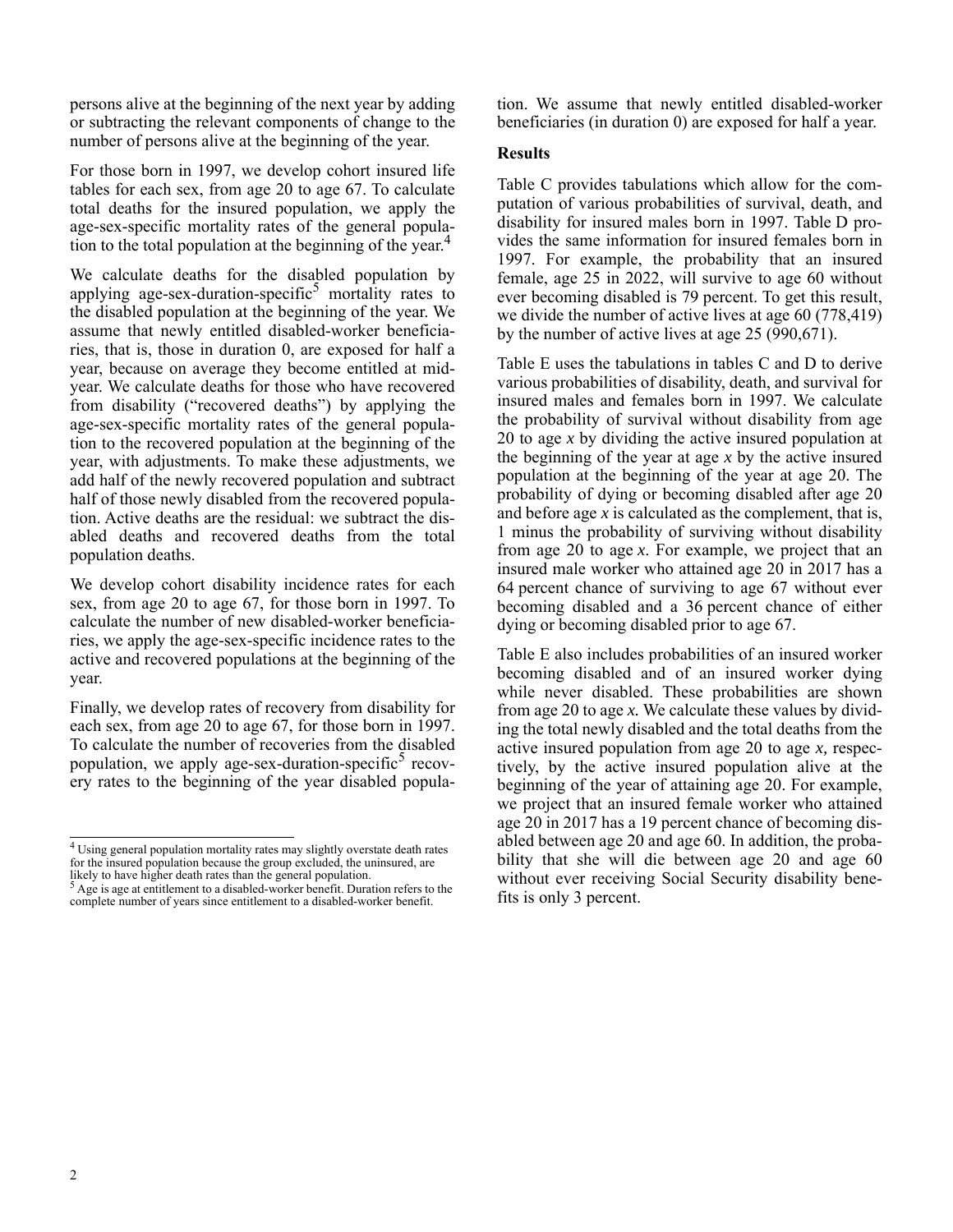| $\alpha$ bishome, and beam for massimily chose of monroe $\alpha$ critics. |                                         |       |        |                    |       |        |                                                         |                                                      |        |                    |  |  |  |
|----------------------------------------------------------------------------|-----------------------------------------|-------|--------|--------------------|-------|--------|---------------------------------------------------------|------------------------------------------------------|--------|--------------------|--|--|--|
| <b>Trustees Report</b><br>Year                                             | Probability of Disability<br>Before NRA |       |        |                    |       |        | Probability of Death While Never<br>Disabled Before NRA | Probability of Survival to NRA<br>With No Disability |        |                    |  |  |  |
| (Year of Attainment<br>of Age $20$                                         | Year of<br>Birth                        | Male  | Female | Total <sup>2</sup> | Male  | Female | Total $^2$                                              | Male                                                 | Female | Total <sup>2</sup> |  |  |  |
| 1986                                                                       | 1966                                    | 0.322 | 0.240  | 0.281              | 0.095 | 0.060  | 0.077                                                   | 0.583                                                | 0.700  | 0.642              |  |  |  |
| 2011                                                                       | 1991                                    | 0.276 | 0.260  | 0.268              | 0.091 | 0.049  | 0.070                                                   | 0.633                                                | 0.691  | 0.662              |  |  |  |
| 2012                                                                       | 1992                                    | 0.276 | 0.264  | 0.270              | 0.090 | 0.048  | 0.069                                                   | 0.634                                                | 0.688  | 0.661              |  |  |  |
| 2013                                                                       | 1993                                    | 0.275 | 0.264  | 0.270              | 0.085 | 0.044  | 0.065                                                   | 0.639                                                | 0.692  | 0.666              |  |  |  |
| 2014                                                                       | 1994                                    | 0.277 | 0.263  | 0.270              | 0.082 | 0.042  | 0.062                                                   | 0.641                                                | 0.695  | 0.668              |  |  |  |
| 2015                                                                       | 1995                                    | 0.279 | 0.265  | 0.272              | 0.078 | 0.040  | 0.059                                                   | 0.643                                                | 0.695  | 0.669              |  |  |  |
| 2016                                                                       | 1996                                    | 0.277 | 0.262  | 0.270              | 0.078 | 0.041  | 0.059                                                   | 0.645                                                | 0.697  | 0.671              |  |  |  |
| 2017                                                                       | 1997                                    | 0.275 | 0.260  | 0.268              | 0.080 | 0.042  | 0.061                                                   | 0.645                                                | 0.697  | 0.671              |  |  |  |

**Table A: Probability of Disability and Death for Illustrative Cases of Insured Workers**

 $1$  Calculations are based on the intermediate assumptions of that year's Trustees Report (alternative II-B for the 1986 Trustees Report).

<sup>2</sup> Totals are obtained by combining tables C and D. For example, the probability of death while never disabled before NRA equals 6.1 percent for the 1997 birth cohort  $(80,261 + 42,069) / (1,000,000 + 1,000,000)$ .

Notes: Probabilities are determined assuming all illustrative workers are disability insured throughout their working lives.

For a recent historical perspective, see Actuarial Study 123, Social Security Disability Insurance Program Worker Experience, at: http://www.ssa.gov/OACT/NOTES/actstud.html.

#### **Table B: Probability of Death for Illustrative Cases of Insured Workers by Disabled Status**

|                                                       |         |       | $(A) = (B) + (C)$                  |                    |       | (B)                                               |                    | (C)                                                       |        |                    |  |
|-------------------------------------------------------|---------|-------|------------------------------------|--------------------|-------|---------------------------------------------------|--------------------|-----------------------------------------------------------|--------|--------------------|--|
| <b>Trustees Report</b><br>Year<br>(Year of Attainment | Year of |       | Probability of Death<br>Before NRA |                    |       | Probability of Death While<br>Disabled Before NRA |                    | Probability of Death While Not<br>Disabled Before NR $A2$ |        |                    |  |
| of Age 20                                             | Birth   | Male  | Female                             | Total <sup>3</sup> | Male  | Female                                            | Total <sup>3</sup> | Male                                                      | Female | Total <sup>3</sup> |  |
| 1986                                                  | 1966    | 0.221 | 0.129                              | 0.175              | 0.121 | 0.067                                             | 0.094              | 0.100                                                     | 0.062  | 0.081              |  |
| 2011                                                  | 1991    | 0.155 | 0.096                              | 0.125              | 0.061 | 0.045                                             | 0.053              | 0.094                                                     | 0.050  | 0.072              |  |
| 2012                                                  | 1992    | 0.153 | 0.095                              | 0.124              | 0.061 | 0.045                                             | 0.053              | 0.092                                                     | 0.049  | 0.071              |  |
| 2013                                                  | 1993    | 0.149 | 0.090                              | 0.119              | 0.061 | 0.045                                             | 0.053              | 0.088                                                     | 0.045  | 0.066              |  |
| 2014                                                  | 1994    | 0.145 | 0.088                              | 0.116              | 0.061 | 0.045                                             | 0.053              | 0.084                                                     | 0.043  | 0.064              |  |
| 2015                                                  | 1995    | 0.143 | 0.087                              | 0.115              | 0.063 | 0.045                                             | 0.054              | 0.080                                                     | 0.042  | 0.061              |  |
| 2016                                                  | 1996    | 0.142 | 0.087                              | 0.115              | 0.062 | 0.045                                             | 0.053              | 0.081                                                     | 0.042  | 0.061              |  |
| 2017                                                  | 1997    | 0.144 | 0.088                              | 0.116              | 0.061 | 0.045                                             | 0.053              | 0.082                                                     | 0.043  | 0.063              |  |

<sup>1</sup> Calculations are based on the intermediate assumptions of that year's Trustees Report (alternative II-B for the 1986 Trustees Report).

2 Includes workers who recovered from disabilities.

<sup>3</sup> Totals are obtained by combining tables C and D. For example, the probability of death while disabled before NRA equals 5.3 percent for the 1997 birth cohort  $(61,169 + 45,034) / (1,000,000 + 1,000,000)$ .

Notes:

1. Probabilities are determined assuming all illustrative workers are disability insured throughout their working lives.

For a recent historical perspective, see Actuarial Study 123, Social Security Disability Insurance Program Worker Experience, at:

http://www.ssa.gov/OACT/NOTES/actstud.html.

2. Totals do not necessarily equal the sum of rounded components.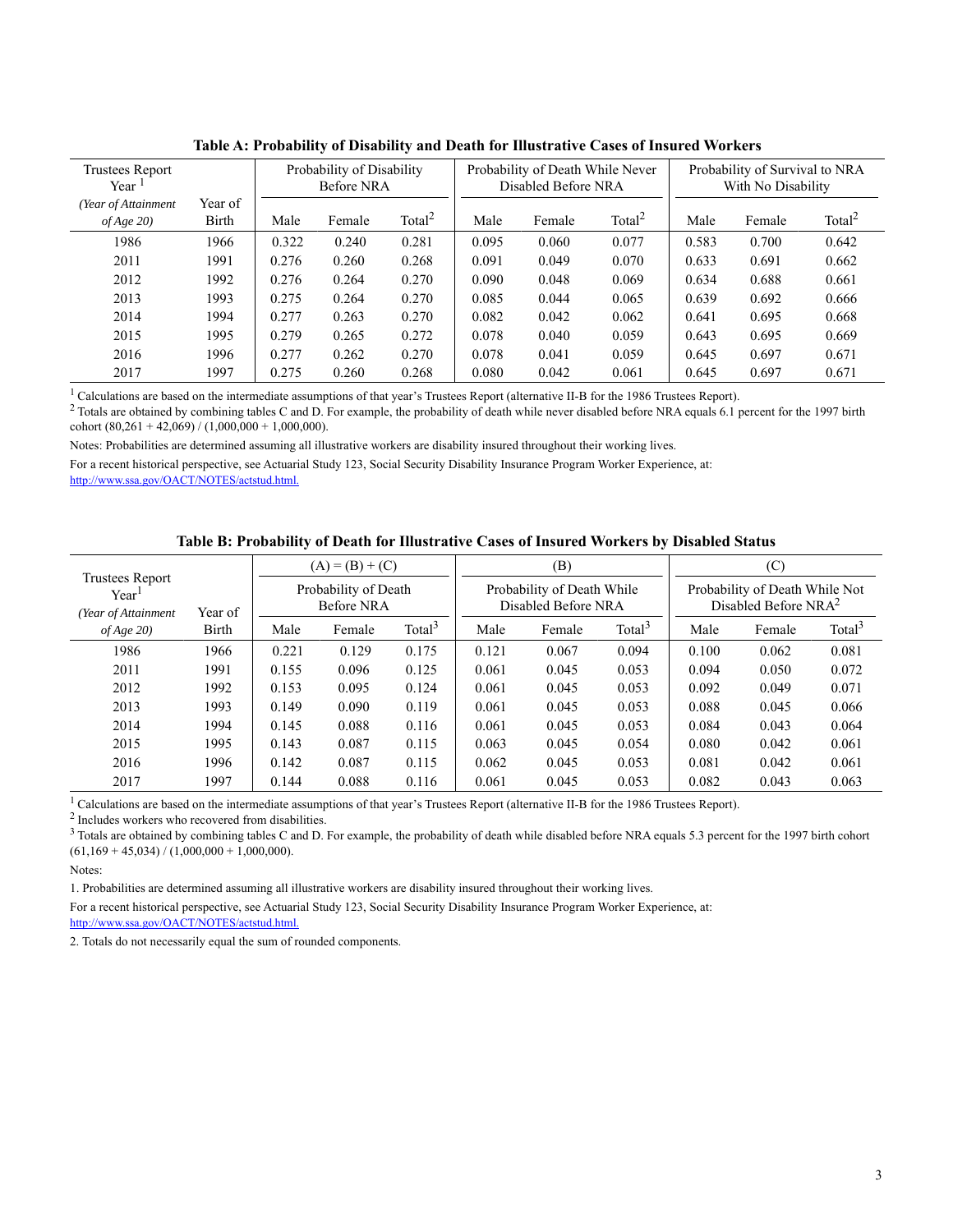<sup>4</sup> **Table C: Disability and Death Probabilities for the Male 1997 Birth Cohort**

|         |           |                             |              |                | Deaths                                   |             |              |             |                 | Newly Disabled  |                        |                  |              |             |              |                 |                         |                        |                        |        |
|---------|-----------|-----------------------------|--------------|----------------|------------------------------------------|-------------|--------------|-------------|-----------------|-----------------|------------------------|------------------|--------------|-------------|--------------|-----------------|-------------------------|------------------------|------------------------|--------|
|         |           | Living At Beginning Of Year |              |                | Total<br>Disabled<br>Active<br>Recovered |             |              |             |                 | Total           |                        | Active           |              | Recovered   |              | Newly Recovered |                         |                        |                        |        |
| Age $x$ | Total     | Active                      | Disabled     | Recovered      | $x$ to $x+1$                             | 20 to $x+1$ | $x$ to $x+1$ | 20 to $x+1$ | $x$ to $x+1$    | 20 to $x+1$     | x to $x+1$ 20 to $x+1$ |                  | $x$ to $x+1$ | 20 to $x+1$ | $x$ to $x+1$ | 20 to $x+1$     |                         | x to $x+1$ 20 to $x+1$ | x to $x+1$ 20 to $x+1$ |        |
| 20      | 1,000,000 | 1,000,000                   | $\mathbf{0}$ | $\mathbf{0}$   | 929                                      | 929         | 922          | 922         | $7\phantom{.0}$ | $7\phantom{.0}$ | $\Omega$               | $\mathbf{0}$     | 2,160        | 2,160       | 2,160        | 2,160           | $\mathbf{0}$            | $\mathbf{0}$           | $\overline{4}$         |        |
| 21      | 999,071   | 996,918                     | 2,149        | $\overline{4}$ | 1,042                                    | 1,971       | 1,021        | 1,943       | 21              | 28              | $\Omega$               | $\boldsymbol{0}$ | 2,217        | 4,377       | 2,217        | 4,377           | $\mathbf{0}$            | $\mathbf{0}$           | 17                     | 21     |
| 22      | 998,029   | 993,680                     | 4,328        | 21             | 1,129                                    | 3,100       | 1,097        | 3,040       | 32              | 60              | $\Omega$               | $\mathbf{0}$     | 2,297        | 6,674       | 2,297        | 6,674           | $\mathbf{0}$            | $\theta$               | 29                     | 50     |
| 23      | 996,900   | 990,286                     | 6,564        | 50             | 1,177                                    | 4,277       | 1,130        | 4,170       | 47              | 107             | $\Omega$               | $\mathbf{0}$     | 2,306        | 8,980       | 2,306        | 8,980           | $\mathbf{0}$            | $\theta$               | 44                     | 94     |
| 24      | 995,723   | 986,850                     | 8,779        | 94             | 1.199                                    | 5,476       | 1,139        | 5,309       | 60              | 167             | $\mathbf{0}$           | $\mathbf{0}$     | 2,267        | 11,247      | 2,267        | 11,247          | $\mathbf{0}$            | $\mathbf{0}$           | 90                     | 184    |
| 25      | 994,524   | 983,444                     | 10,896       | 184            | 1,213                                    | 6,689       | 1,134        | 6,443       | 79              | 246             | $\Omega$               | $\mathbf{0}$     | 1,904        | 13,151      | 1,904        | 13,151          | $\Omega$                | $\mathbf{0}$           | 228                    | 412    |
| 26      | 993,311   | 980,406                     | 12,493       | 412            | 1,231                                    | 7,920       | 1,138        | 7,581       | 92              | 338             | $\mathbf{1}$           | $\mathbf{1}$     | 1,595        | 14,746      | 1,594        | 14,745          | $\overline{1}$          | $\mathbf{1}$           | 356                    | 768    |
| 27      | 992,080   | 977,674                     | 13,640       | 766            | 1,252                                    | 9,172       | 1,153        | 8,734       | 98              | 436             | $\mathbf{1}$           | $\sqrt{2}$       | 1,657        | 16,403      | 1,656        | 16,401          | $\mathbf{1}$            | $\overline{c}$         | 410                    | 1,178  |
| 28      | 990,828   | 974,865                     | 14,789       | 1,174          | 1,279                                    | 10,451      | 1,166        | 9,900       | 111             | 547             | 2                      | $\overline{4}$   | 1,715        | 18,118      | 1,713        | 18,114          | 2                       | $\overline{4}$         | 454                    | 1,632  |
| 29      | 989,549   | 971,986                     | 15,939       | 1,624          | 1,310                                    | 11,761      | 1,183        | 11,083      | 125             | 672             | $\overline{c}$         | 6                | 1,782        | 19,900      | 1,779        | 19,893          | $\overline{\mathbf{3}}$ | $7\phantom{.0}$        | 482                    | 2,114  |
| 30      | 988,239   | 969,024                     | 17,114       | 2,101          | 1,342                                    | 13,103      | 1,187        | 12,270      | 152             | 824             | 3                      | 9                | 1,965        | 21,865      | 1,961        | 21,854          | $\overline{4}$          | 11                     | 523                    | 2,637  |
| 31      | 986,897   | 965,876                     | 18,404       | 2,617          | 1,370                                    | 14,473      | 1,183        | 13,453      | 183             | 1,007           | $\overline{4}$         | 13               | 2,170        | 24,035      | 2,164        | 24,018          | 6                       | 17                     | 557                    | 3,194  |
| 32      | 985,527   | 962,529                     | 19,834       | 3,164          | 1,389                                    | 15,862      | 1,182        | 14,635      | 202             | 1,209           | 5                      | 18               | 2,284        | 26,319      | 2,277        | 26,295          | $7\overline{ }$         | 24                     | 569                    | 3,763  |
| 33      | 984,138   | 959,070                     | 21,347       | 3,721          | 1,398                                    | 17,260      | 1,168        | 15,803      | 224             | 1,433           | 6                      | 24               | 2,408        | 28,727      | 2,399        | 28,694          | 9                       | 33                     | 585                    | 4,348  |
| 34      | 982,740   | 955,503                     | 22,946       | 4,291          | 1,403                                    | 18,663      | 1,138        | 16,941      | 258             | 1,691           | $\tau$                 | 31               | 2,518        | 31,245      | 2,507        | 31,201          | 11                      | 44                     | 605                    | 4,953  |
| 35      | 981,337   | 951,858                     | 24,601       | 4,878          | 1,415                                    | 20,078      | 1,133        | 18,074      | 275             | 1,966           | $\tau$                 | 38               | 2,671        | 33,916      | 2,657        | 33,858          | 14                      | 58                     | 615                    | 5,568  |
| 36      | 979,922   | 948,068                     | 26,382       | 5,472          | 1,434                                    | 21,512      | 1,132        | 19,206      | 294             | 2,260           | $8\,$                  | 46               | 2,854        | 36,770      | 2,838        | 36,696          | 16                      | 74                     | 615                    | 6,183  |
| 37      | 978,488   | 944,098                     | 28,327       | 6,063          | 1,453                                    | 22,965      | 1,114        | 20,320      | 330             | 2,590           | 9                      | 55               | 3,023        | 39,793      | 3,004        | 39,700          | 19                      | 93                     | 629                    | 6,812  |
| 38      | 977,035   | 939,980                     | 30,391       | 6,664          | 1,472                                    | 24,437      | 1,094        | 21,414      | 368             | 2,958           | 10                     | 65               | 3,215        | 43,008      | 3,192        | 42,892          | 23                      | 116                    | 622                    | 7,434  |
| 39      | 975,563   | 935,694                     | 32,616       | 7,253          | 1,498                                    | 25,935      | 1,081        | 22,495      | 405             | 3,363           | 12                     | 77               | 3,432        | 46,440      | 3,406        | 46,298          | 26                      | 142                    | 630                    | 8,064  |
| 40      | 974,065   | 931,207                     | 35,013       | 7,845          | 1,532                                    | 27,467      | 1,077        | 23,572      | 442             | 3,805           | 13                     | 90               | 3,629        | 50,069      | 3,599        | 49,897          | 30                      | 172                    | 634                    | 8,698  |
| 41      | 972,533   | 926,531                     | 37,566       | 8,436          | 1,586                                    | 29,053      | 1,079        | 24,651      | 493             | 4,298           | 14                     | 104              | 3,834        | 53,903      | 3,799        | 53,696          | 35                      | 207                    | 655                    | 9,353  |
| 42      | 970,947   | 921,653                     | 40,252       | 9,042          | 1,674                                    | 30,727      | 1,105        | 25,756      | 553             | 4,851           | 16                     | 120              | 4,061        | 57,964      | 4,022        | 57,718          | 39                      | 246                    | 668                    | 10,021 |
| 43      | 969,273   | 916,526                     | 43,092       | 9,655          | 1,805                                    | 32,532      | 1,171        | 26,927      | 615             | 5,466           | 19                     | 139              | 4,296        | 62,260      | 4,251        | 61,969          | 45                      | 291                    | 664                    | 10,685 |
| 44      | 967,468   | 911,104                     | 46,109       | 10,255         | 1,970                                    | 34,502      | 1,267        | 28,194      | 681             | 6,147           | 22                     | 161              | 4,543        | 66,803      | 4,492        | 66,461          | 51                      | 342                    | 665                    | 11,350 |
| 45      | 965,498   | 905,345                     | 49,306       | 10,847         | 2,158                                    | 36,660      | 1,379        | 29,573      | 754             | 6,901           | 25                     | 186              | 4,784        | 71,587      | 4,727        | 71,188          | 57                      | 399                    | 696                    | 12,046 |
| 46      | 963,340   | 899,239                     | 52,640       | 11,461         | 2,357                                    | 39,017      | 1,497        | 31,070      | 831             | 7,732           | 29                     | 215              | 5,038        | 76,625      | 4,975        | 76,163          | 63                      | 462                    | 740                    | 12,786 |
| 47      | 960,983   | 892,767                     | 56,107       | 12,109         | 2,568                                    | 41,585      | 1,603        | 32,673      | 932             | 8,664           | 33                     | 248              | 5,296        | 81,921      | 5,225        | 81,388          | 71                      | 533                    | 734                    | 13,520 |
| 48      | 958,415   | 885,939                     | 59,737       | 12,739         | 2,784                                    | 44,369      | 1,703        | 34,376      | 1,043           | 9,707           | 38                     | 286              | 5,504        | 87,425      | 5,426        | 86,814          | 78                      | 611                    | 717                    | 14,237 |
| 49      | 955,631   | 878,810                     | 63,481       | 13,340         | 3,009                                    | 47,378      | 1,830        | 36,206      | 1,136           | 10,843          | 43                     | 329              | 5,694        | 93,119      | 5,609        | 92,423          | 85                      | 696                    | 663                    | 14,900 |
| 50      | 952,622   | 871,371                     | 67,376       | 13,875         | 3,238                                    | 50,616      | 1,980        | 38,186      | 1,210           | 12,053          | 48                     | 377              | 6,927        | 100,046     | 6,818        | 99,241          | 109                     | 805                    | 685                    | 15,585 |
| 51      | 949,384   | 862,573                     | 72,408       | 14,403         | 3,483                                    | 54,099      | 2,084        | 40,270      | 1,345           | 13,398          | 54                     | 431              | 8,386        | 108,432     | 8,248        | 107,489         | 138                     | 943                    | 714                    | 16,299 |
| 52      | 945,901   | 852,241                     | 78,735       | 14,925         | 3,768                                    | 57,867      | 2,187        | 42,457      | 1,520           | 14,918          | 61                     | 492              | 8,513        | 116,945     | 8,366        | 115,855         | 147                     | 1,090                  | 677                    | 16,976 |
| 53      | 942,133   | 841,688                     | 85,051       | 15,394         | 4,102                                    | 61,969      | 2,338        | 44,795      | 1,696           | 16,614          | 68                     | 560              | 8,451        | 125,396     | 8,299        | 124,154         | 152                     | 1,242                  | 655                    | 17,631 |
| 54      | 938,031   | 831,051                     | 91,151       | 15,829         | 4,463                                    | 66,432      | 2,510        | 47,305      | 1,877           | 18,491          | 76                     | 636              | 8,717        | 134,113     | 8,554        | 132,708         | 163                     | 1,405                  | 601                    | 18,232 |
| 55      | 933,568   | 819,987                     | 97,390       | 16,191         | 4,864                                    | 71,296      | 2,721        | 50,026      | 2,057           | 20,548          | 86                     | 722              | 10,312       | 144,425     | 10,112       | 142,820         | 200                     | 1,605                  | 644                    | 18,876 |
| 56      | 928,704   | 807,154                     | 105,001      | 16,549         | 5,251                                    | 76,547      | 2,853        | 52,879      | 2,303           | 22,851          | 95                     | 817              | 12,221       | 156,646     | 11,975       | 154,795         | 246                     | 1,851                  | 668                    | 19,544 |
| 57      | 923,453   | 792,326                     | 114,251      | 16,876         | 5,551                                    | 82,098      | 2,898        | 55,777      | 2,550           | 25,401          | 103                    | 920              | 12,439       | 169,085     | 12,180       | 166,975         | 259                     | 2,110                  | 666                    | 20,210 |
| 58      | 917,902   | 777,248                     | 123,474      | 17,180         | 5,733                                    | 87,831      | 2,861        | 58,638      | 2,764           | 28,165          | 108                    | 1,028            | 12,501       | 181,586     | 12,231       | 179,206         | 270                     | 2,380                  | 641                    | 20,851 |
| 59      | 912,169   | 762,156                     | 132,570      | 17,443         | 5,846                                    | 93,677      | 2,742        | 61,380      | 2,991           | 31,156          | 113                    | 1,141            | 13,147       | 194,733     | 12,853       | 192,059         | 294                     | 2,674                  | 593                    | 21,444 |
| 60      | 906,323   | 746,561                     | 142,133      | 17,629         | 5,948                                    | 99,625      | 2,593        | 63,973      | 3,238           | 34,394          | 117                    | 1,258            | 13,896       | 208,629     | 13,575       | 205,634         | 321                     | 2,995                  | 708                    | 22,152 |
| 61      | 900,375   | 730,393                     | 152,083      | 17,899         | 6,123                                    | 105,748     | 2,394        | 66,367      | 3,606           | 38,000          | 123                    | 1,381            | 14,681       | 223,310     | 14,330       | 219,964         | 351                     | 3,346                  | 844                    | 22,996 |
| 62      | 894,252   | 713,669                     | 162,314      | 18,269         | 6,420                                    | 112,168     | 2,327        | 68,694      | 3,960           | 41,960          | 133                    | 1,514            | 15,092       | 238,402     | 14,715       | 234,679         | 377                     | 3,723                  | 803                    | 23,799 |
| 63      | 887,832   | 696,627                     | 172,643      | 18,562         | 6,885                                    | 119,053     | 2,327        | 71,021      | 4,413           | 46,373          | 145                    | 1,659            | 14,404       | 252,806     | 14,030       | 248,709         | 374                     | 4,097                  | 748                    | 24,547 |
| 64      | 880,947   | 680,270                     | 181,886      | 18,791         | 7,487                                    | 126,540     | 2,514        | 73,535      | 4,812           | 51,185          | 161                    | 1,820            | 12,095       | 264,901     | 11,770       | 260,479         | 325                     | 4,422                  | 647                    | 25,194 |
| 65      | 873,460   | 665,986                     | 188,522      | 18,952         | 8,186                                    | 134,726     | 3,066        | 76,601      | 4,941           | 56,126          | 179                    | 1,999            | 8,897        | 273,798     | 8,651        | 269,130         | 246                     | 4,668                  | 507                    | 25,701 |
| 66      | 865,274   | 654,269                     | 191,971      | 19,034         | 8,900                                    | 143,626     | 3,660        | 80,261      | 5,043           | 61,169          | 197                    | 2,196            | 6,063        | 279,861     | 5,892        | 275,022         | 171                     | 4,839                  | 446                    | 26,147 |
| 67      | 856,374   | 644,717                     | 192.545      | 19,112         |                                          |             |              |             |                 |                 |                        |                  |              |             |              |                 |                         |                        |                        |        |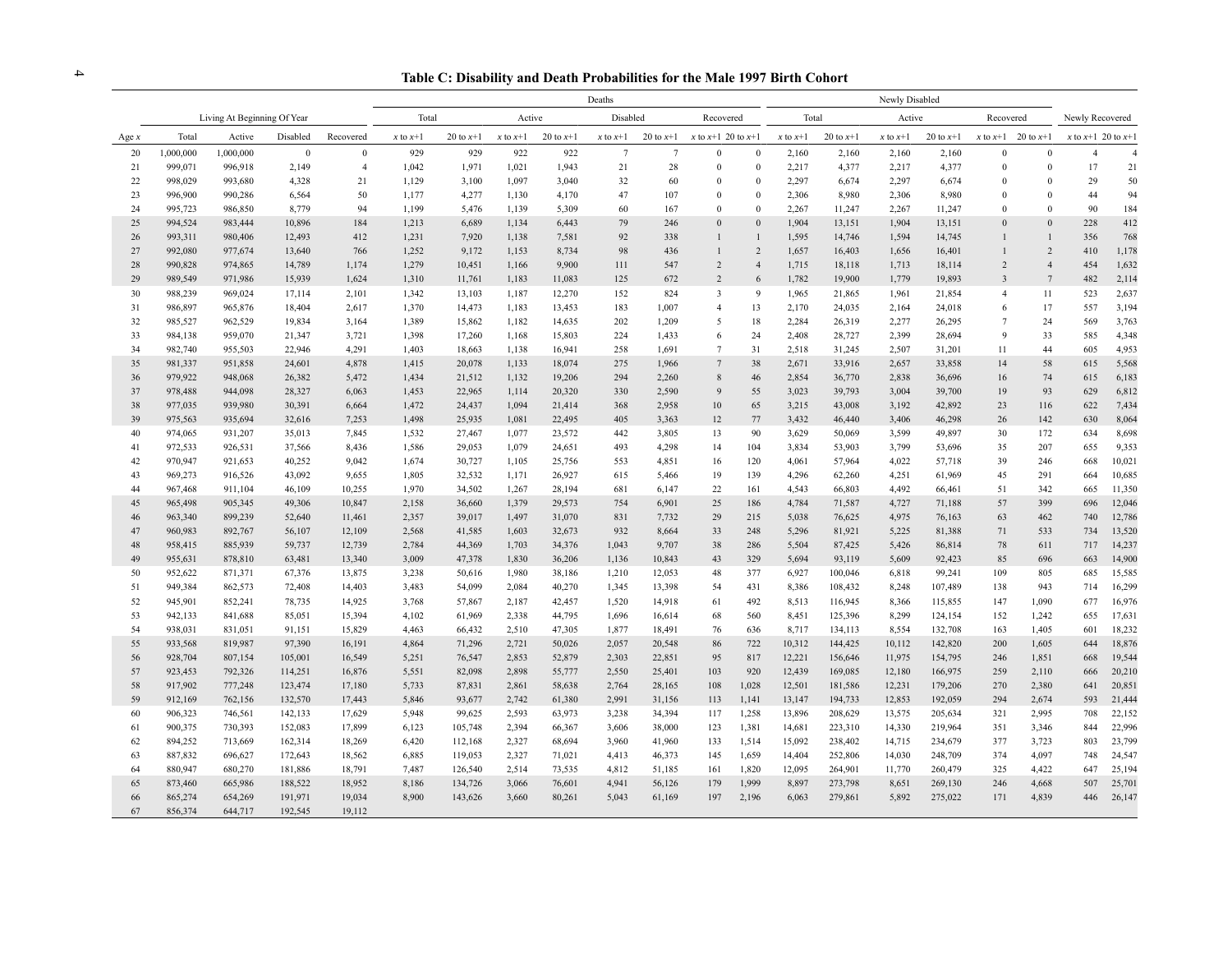| Table D: Disability and Death Probabilities for the Female 1997 Birth Cohort |  |  |
|------------------------------------------------------------------------------|--|--|
|                                                                              |  |  |

|          |                    |                             |                  |                          | Deaths                                   |                  |                |                  |              | Newly Disabled |                        |                          |                |                  |                 |                  |                          |                          |                         |                         |
|----------|--------------------|-----------------------------|------------------|--------------------------|------------------------------------------|------------------|----------------|------------------|--------------|----------------|------------------------|--------------------------|----------------|------------------|-----------------|------------------|--------------------------|--------------------------|-------------------------|-------------------------|
|          |                    | Living At Beginning Of Year |                  |                          | Total<br>Disabled<br>Active<br>Recovered |                  |                |                  | Total        |                | Active                 |                          | Recovered      |                  | Newly Recovered |                  |                          |                          |                         |                         |
| Age $x$  | Total              | Active                      | Disabled         | Recovered                | $x$ to $x+1$                             | 20 to $x+1$      | $x$ to $x+1$   | 20 to $x+1$      | $x$ to $x+1$ | 20 to $x+1$    | x to $x+1$ 20 to $x+1$ |                          | $x$ to $x+1$   | 20 to $x+1$      | $x$ to $x+1$    | 20 to $x+1$      | $x$ to $x+1$             | 20 to $x+1$              | x to $x+1$ 20 to $x+1$  |                         |
| 20       | 1,000,000          | 1,000,000                   |                  | $\overline{\phantom{a}}$ | 344                                      | 344              | 339            | 339              | 5            | 5              |                        |                          | 1,397          | 1,397            | 1,397           | 1,397            |                          |                          | $\overline{\mathbf{3}}$ | $\overline{\mathbf{3}}$ |
| 21       | 999,656            | 998,264                     | 1,389            | $\overline{\mathbf{3}}$  | 381                                      | 725              | 367            | 706              | 14           | 19             |                        | ÷,                       | 1,448          | 2,845            | 1,448           | 2,845            |                          | ÷                        | 13                      | 16                      |
| 22       | 999,275            | 996,449                     | 2,810            | 16                       | 415                                      | 1,140            | 393            | 1,099            | 22           | 41             | $\sim$                 | $\sim$                   | 1,513          | 4,358            | 1,513           | 4,358            | $\overline{\phantom{a}}$ | ÷                        | 22                      | 38                      |
| 23       | 998,860            | 994,543                     | 4,279            | 38                       | 443                                      | 1,583            | 412            | 1,511            | 31           | 72             |                        | L,                       | 1,520          | 5,878            | 1,520           | 5,878            |                          | ÷,                       | 32                      | 70                      |
| 24       | 998,417            | 992,611                     | 5,736            | 70                       | 468                                      | 2,051            | 428            | 1,939            | 40           | 112            | $\sim$                 | $\overline{\phantom{a}}$ | 1,512          | 7,390            | 1,512           | 7,390            | $\overline{\phantom{a}}$ | $\overline{\phantom{a}}$ | 59                      | 129                     |
| 25       | 997,949            | 990,671                     | 7,149            | 129                      | 493                                      | 2,544            | 440            | 2,379            | 53           | 165            |                        | $\overline{a}$           | 1,370          | 8,760            | 1,370           | 8,760            |                          | $\overline{a}$           | 129                     | 258                     |
| 26       | 997,456            | 988,861                     | 8,337            | 258                      | 520                                      | 3,064            | 456            | 2,835            | 64           | 229            |                        | L,                       | 1,269          | 10,029           | 1,269           | 10,029           |                          | $\overline{a}$           | 202                     | 460                     |
| 27       | 996,936            | 987,136                     | 9,340            | 460                      | 546                                      | 3,610            | 475            | 3,310            | 71           | 300            |                        |                          | 1,354          | 11,383           | 1,353           | 11,382           | $\mathbf{1}$             | $\overline{1}$           | 241                     | 701                     |
| 28       | 996,390            | 985,308                     | 10,382           | 700                      | 572                                      | 4,182            | 495            | 3,805            | 77           | 377            |                        | L,                       | 1,430          | 12,813           | 1,429           | 12,811           | $\mathbf{1}$             | $\overline{2}$           | 273                     | 974                     |
| 29       | 995,818            | 983,384                     | 11,462           | 972                      | 598                                      | 4,780            | 507            | 4,312            | 90           | 467            | $\mathbf{1}$           | $\overline{1}$           | 1,511          | 14,324           | 1,510           | 14,321           | $\mathbf{1}$             | $\overline{\mathbf{3}}$  | 287                     | 1,261                   |
| 30       | 995,220            | 981,367                     | 12,596           | 1,257                    | 625                                      | 5,405            | 513            | 4,825            | 111          | 578            | $\mathbf{1}$           | $\overline{2}$           | 1,756          | 16,080           | 1,754           | 16,075           | $\overline{c}$           | 5                        | 318                     | 1,579                   |
| 31       | 994,595            | 979,100                     | 13,923           | 1,572                    | 653                                      | 6,058            | 516            | 5,341            | 136          | 714            | $\mathbf{1}$           | $\overline{3}$           | 2,055          | 18,135           | 2,052           | 18,127           | $\overline{\mathbf{3}}$  | $\,8\,$                  | 352                     | 1,931                   |
| 32       | 993,942            | 976,532                     | 15,490           | 1,920                    | 682                                      | 6,740            | 525            | 5,866            | 156          | 870            | $\mathbf{1}$           | $\overline{4}$           | 2,243          | 20,378           | 2,239           | 20,366           | $\overline{4}$           | 12                       | 371                     | 2,302                   |
| 33       | 993,260            | 973,768                     | 17,206           | 2,286                    | 711                                      | 7,451            | 528            | 6,394            | 181          | 1,051          | $\overline{c}$         | $\sqrt{6}$               | 2,457          | 22,835           | 2,451           | 22,817           | 6                        | 18                       | 389                     | 2,691                   |
| 34       | 992,549            | 970,789                     | 19,093           | 2,667                    | 742                                      | 8,193            | 534            | 6,928            | 206          | 1,257          | $\overline{c}$         | $\overline{8}$           | 2,689          | 25,524           | 2,682           | 25,499           | $\overline{7}$           | 25                       | 410                     | 3,101                   |
| 35       | 991,807            | 967,573                     | 21,166           | 3,068                    | 779                                      | 8,972            | 547            | 7,475            | 229          | 1,486          | $\overline{3}$         | 11                       | 2,910          | 28,434           | 2,901           | 28,400           | 9                        | 34                       | 429                     | 3,530                   |
| 36       | 991,028            | 964,125                     | 23,418           | 3,485                    | 820                                      | 9,792            | 559            | 8,034            | 258          | 1,744          | $\overline{3}$         | 14                       | 3,093          | 31,527           | 3,082           | 31,482           | 11                       | 45                       | 448                     | 3,978                   |
| 37       | 990,208            | 960,484                     | 25,805           | 3,919                    | 859                                      | 10,651           | 570            | 8,604            | 285          | 2,029          | $\overline{4}$         | 18                       | 3,287          | 34,814           | 3,274           | 34,756           | 13                       | 58                       | 484                     | 4,462                   |
| 38       | 989,349            | 956,640                     | 28,323           | 4,386                    | 895                                      | 11,546           | 573            | 9,177            | 318          | 2,347          | $\overline{4}$         | 22                       | 3,493          | 38,307           | 3,477           | 38,233           | 16                       | 74                       | 502                     | 4,964                   |
| 39       | 988,454            | 952,590                     | 30,996           | 4,868                    | 934                                      | 12,480           | 573            | 9,750            | 356          | 2,703          | 5                      | 27                       | 3,714          | 42,021           | 3,695           | 41,928           | 19                       | 93                       | 522                     | 5,486                   |
| 40       | 987,520            | 948,322                     | 33,832           | 5,366                    | 978                                      | 13,458           | 584            | 10,334           | 388          | 3,091          | 6                      | 33                       | 3,930          | 45,951           | 3,908           | 45,836           | 22                       | 115                      | 568                     | 6,054                   |
| 41       | 986,542            | 943,830                     | 36,806           | 5,906                    | 1,033                                    | 14,491           | 615            | 10,949           | 412          | 3,503          | 6                      | 39                       | 4,154          | 50,105           | 4,128           | 49,964           | 26                       | 141                      | 601                     | 6,655                   |
| 42       | 985,509            | 939,087                     | 39,947           | 6,475                    | 1,108                                    | 15,599           | 633            | 11,582           | 467          | 3,970          | 8                      | 47                       | 4,373          | 54,478           | 4,343           | 54,307           | 30                       | 171                      | 616                     | 7,271                   |
| 43       | 984,401            | 934,111                     | 43,237           | 7,053                    | 1,207                                    | 16,806           | 682            | 12,264           | 516          | 4,486          | 9                      | 56                       | 4,618          | 59,096           | 4,583           | 58,890           | 35                       | 206                      | 638                     | 7,909                   |
| 44       | 983,194            | 928,846                     | 46,701           | 7,647                    | 1,324                                    | 18,130           | 741            | 13,005           | 572          | 5,058          | 11                     | 67                       | 4,843          | 63,939           | 4,803           | 63,693           | 40                       | 246                      | 641                     | 8,550                   |
| 45       | 981,870            | 923,302                     | 50,331           | 8,237                    | 1,450                                    | 19,580           | 815            | 13,820           | 622          | 5,680          | 13                     | 80                       | 5,194          | 69,133           | 5,148           | 68,841           | 46                       | 292                      | 687                     | 9,237                   |
| 46       | 980,420            | 917,339                     | 54,216           | 8,865                    | 1,580                                    | 21,160           | 875            | 14,695           | 690          | 6,370          | 15                     | 95                       | 5,557          | 74,690           | 5,504           | 74,345           | 53                       | 345                      | 740                     | 9,977                   |
| 47       | 978,840            | 910,960                     | 58,343           | 9,537                    | 1,727                                    | 22,887           | 954            | 15,649           | 756          | 7,126          | 17                     | 112                      | 5,781          | 80,471           | 5,721           | 80,066           | 60                       | 405                      | 742<br>741              | 10,719                  |
| 48<br>49 | 977,113<br>975,226 | 904,285<br>897,347          | 62,626<br>67,023 | 10,202<br>10,856         | 1,887<br>2,059                           | 24,774<br>26,833 | 1,030<br>1,094 | 16,679<br>17,773 | 837<br>941   | 7,963<br>8,904 | 20<br>24               | 132<br>156               | 5,975<br>6,142 | 86,446<br>92,588 | 5,908<br>6,069  | 85,974<br>92,043 | 67<br>73                 | 472<br>545               | 706                     | 11,460<br>12,166        |
| 50       | 973,167            | 890,184                     | 71,518           | 11,465                   | 2,237                                    | 29,070           | 1,226          | 18,999           | 984          | 9,888          | 27                     | 183                      | 7,439          | 100,027          | 7,344           | 99,387           | 95                       | 640                      | 729                     | 12,895                  |
| 51       | 970,930            | 881,614                     | 77,244           | 12,072                   | 2,416                                    | 31,486           | 1,301          | 20,300           | 1,084        | 10,972         | 31                     | 214                      | 8,922          | 108,949          | 8,801           | 108,188          | 121                      | 761                      | 725                     | 13,620                  |
| 52       | 968,514            | 871,512                     | 84,357           | 12,645                   | 2,583                                    | 34,069           | 1,325          | 21,625           | 1,223        | 12,195         | 35                     | 249                      | 8,903          | 117,852          | 8,776           | 116,964          | 127                      | 888                      | 718                     | 14,338                  |
| 53       | 965,931            | 861,411                     | 91,319           | 13,201                   | 2,735                                    | 36,804           | 1,366          | 22,991           | 1,331        | 13,526         | 38                     | 287                      | 8,756          | 126,608          | 8,624           | 125,588          | 132                      | 1,020                    | 715                     | 15,053                  |
| 54       | 963,196            | 851,421                     | 98,029           | 13,746                   | 2,875                                    | 39,679           | 1,368          | 24,359           | 1,465        | 14,991         | 42                     | 329                      | 8,933          | 135,541          | 8,791           | 134,379          | 142                      | 1,162                    | 651                     | 15,704                  |
| 55       | 960,321            | 841,262                     | 104,846          | 14,213                   | 3,042                                    | 42,721           | 1,455          | 25,814           | 1,541        | 16,532         | 46                     | 375                      | 10,078         | 145,619          | 9,911           | 144,290          | 167                      | 1,329                    | 672                     | 16,376                  |
| 56       | 957,279            | 829,896                     | 112,711          | 14,672                   | 3,219                                    | 45,940           | 1,524          | 27,338           | 1,645        | 18,177         | 50                     | 425                      | 11,495         | 157,114          | 11,295          | 155,585          | 200                      | 1,529                    | 682                     | 17,058                  |
| 57       | 954,060            | 817,077                     | 121,879          | 15,104                   | 3,354                                    | 49,294           | 1,511          | 28,849           | 1,789        | 19,966         | 54                     | 479                      | 11,610         | 168,724          | 11,399          | 166,984          | 211                      | 1,740                    | 641                     | 17,699                  |
| 58       | 950,706            | 804,167                     | 131,059          | 15,480                   | 3,428                                    | 52,722           | 1,376          | 30,225           | 1,995        | 21,961         | 57                     | 536                      | 11,614         | 180,338          | 11,395          | 178,379          | 219                      | 1,959                    | 628                     | 18,327                  |
| 59       | 947,278            | 791,396                     | 140,050          | 15,832                   | 3,478                                    | 56,200           | 1,185          | 31,410           | 2,234        | 24,195         | 59                     | 595                      | 12,028         | 192,366          | 11,792          | 190,171          | 236                      | 2,195                    | 597                     | 18,924                  |
| 60       | 943,800            | 778,419                     | 149,247          | 16,134                   | 3,526                                    | 59,726           | 1,144          | 32,554           | 2,321        | 26,516         | 61                     | 656                      | 11,953         | 204,319          | 11,710          | 201,881          | 243                      | 2,438                    | 669                     | 19,593                  |
| 61       | 940,274            | 765,565                     | 158,210          | 16,499                   | 3,641                                    | 63,367           | 1,084          | 33,638           | 2,492        | 29,008         | 65                     | 721                      | 11,960         | 216,279          | 11,708          | 213,589          | 252                      | 2,690                    | 720                     | 20,313                  |
| 62       | 936,633            | 752,773                     | 166,958          | 16,902                   | 3,892                                    | 67,259           | 1,074          | 34,712           | 2,747        | 31,755         | 71                     | 792                      | 12,243         | 228,522          | 11,974          | 225,563          | 269                      | 2,959                    | 643                     | 20,956                  |
| 63       | 932,741            | 739,725                     | 175,811          | 17,205                   | 4,320                                    | 71,579           | 1,195          | 35,907           | 3,045        | 34,800         | $80\,$                 | 872                      | 11,729         | 240,251          | 11,462          | 237,025          | 267                      | 3,226                    | 520                     | 21,476                  |
| 64       | 928,421            | 727,068                     | 183,975          | 17,378                   | 4,892                                    | 76,471           | 1,477          | 37,384           | 3,323        | 38,123         | 92                     | 964                      | 9,949          | 250,200          | 9,717           | 246,742          | 232                      | 3,458                    | 460                     | 21,936                  |
| 65       | 923,529            | 715,874                     | 190,141          | 17,514                   | 5,566                                    | 82,037           | 2,087          | 39,471           | 3,373        | 41,496         | 106                    | 1,070                    | 7,982          | 258,182          | 7,791           | 254,533          | 191                      | 3,649                    | 355                     | 22,291                  |
| 66       | 917,963            | 705,996                     | 194,395          | 17,572                   | 6,256                                    | 88,293           | 2,598          | 42,069           | 3,538        | 45,034         | 120                    | 1,190                    | 6,050          | 264,232          | 5,903           | 260,436          | 147                      | 3,796                    | 294                     | 22,585                  |
| 67       | 911,707            | 697,495                     | 196,613          | 17,599                   |                                          |                  |                |                  |              |                |                        |                          |                |                  |                 |                  |                          |                          |                         |                         |